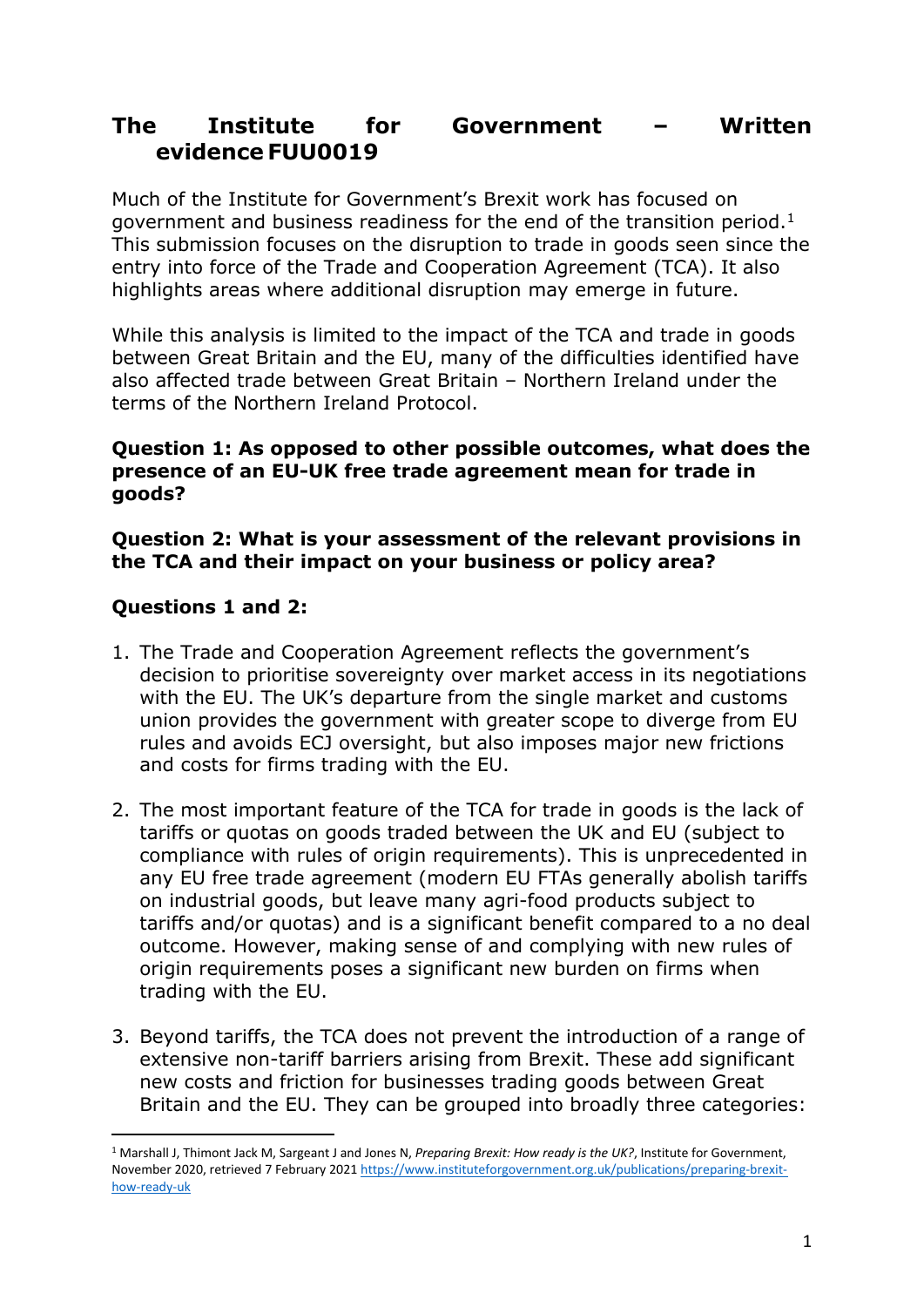- *a. Customs requirements*
- b. *Sanitary and phytosanitary (SPS) requirements* (applicable to agri-food goods)
- c. *Technical barriers to trade* (so called 'behind the border' requirements, such as the need to comply with duplicate regimes on product standards and labelling).
- 4. The TCA contains provisions to reduce (but not prevent) non-tariff barriers in five specific areas, namely medical products, automotive goods, organics, chemicals and wine.
- 5. However, the TCA does little to minimise new SPS requirements. This means, for example, that agri-food products traded between Great Britain and the EU are subject to onerous new sanitary and phytosanitary paperwork and inspections, and that all live animals and 30% of certain meat, dairy and poultry products must be physically inspected (as are agri-food imports into the EU from almost every non-EU/EEA country).
- 6. The TCA was only agreed on 24 December, and published on the 26 December, just 6 days (3 working days) before it came into effect. This left little time for businesses to make sense of the provisions before they entered force. The late agreement of the TCA and publication of guidance made it much harder for firms to adapt to new trading rules. For instance, the government only published its revised Border Operating Model, outlining how the GB-EU border works, five hours before many of the changes came into effect.<sup>2</sup> Detailed guidance on rules of origin was only published on 29 December, two days before new rules took effect.<sup>3</sup>
- 7. Despite the challenges posed by the late clarity over the deal and lastminute publication of guidance, we have heard positive feedback for the government's day-to-day engagement with industry, such as the regular Border and Protocol Delivery Group stakeholder calls, which have provided a way to ensure stakeholders are kept abreast of emerging issues (and solutions) and have allowed firms to quickly raise questions and receive answers from government officials.
- 8. The Institute has produced a [comprehensive](https://www.instituteforgovernment.org.uk/publication/future-relationship-trade-deal) [explainer](https://www.instituteforgovernment.org.uk/publication/future-relationship-trade-deal) on the Trade and Cooperation Agreement, including comparisons to the UK and EU negotiating mandates.<sup>4</sup>

<sup>3</sup> HM Revenue and Customs, *Rules of origin for goods moving between the UK and EU,* 29 December 2020, retrieved 7

<sup>2</sup> Border Delivery and Protocol Group, *The Border with the European Union, Importing and Exporting Goods,* December 2020,

[https://assets.publishing.service.gov.uk/government/uploads/system/uploads/attachment\\_data/file/949579/December\\_B](https://assets.publishing.service.gov.uk/government/uploads/system/uploads/attachment_data/file/949579/December_BordersOPModel__2_.pdf) [ordersOPModel\\_\\_2\\_.pdf](https://assets.publishing.service.gov.uk/government/uploads/system/uploads/attachment_data/file/949579/December_BordersOPModel__2_.pdf)

February 2021, <https://www.gov.uk/government/publications/rules-of-origin-for-goods-moving-between-the-uk-and-eu>

<sup>4</sup> Institute for Government, *UK-EU Future Relationship: the deal,* Explainer, December 2020, retrieved 7 February 2021,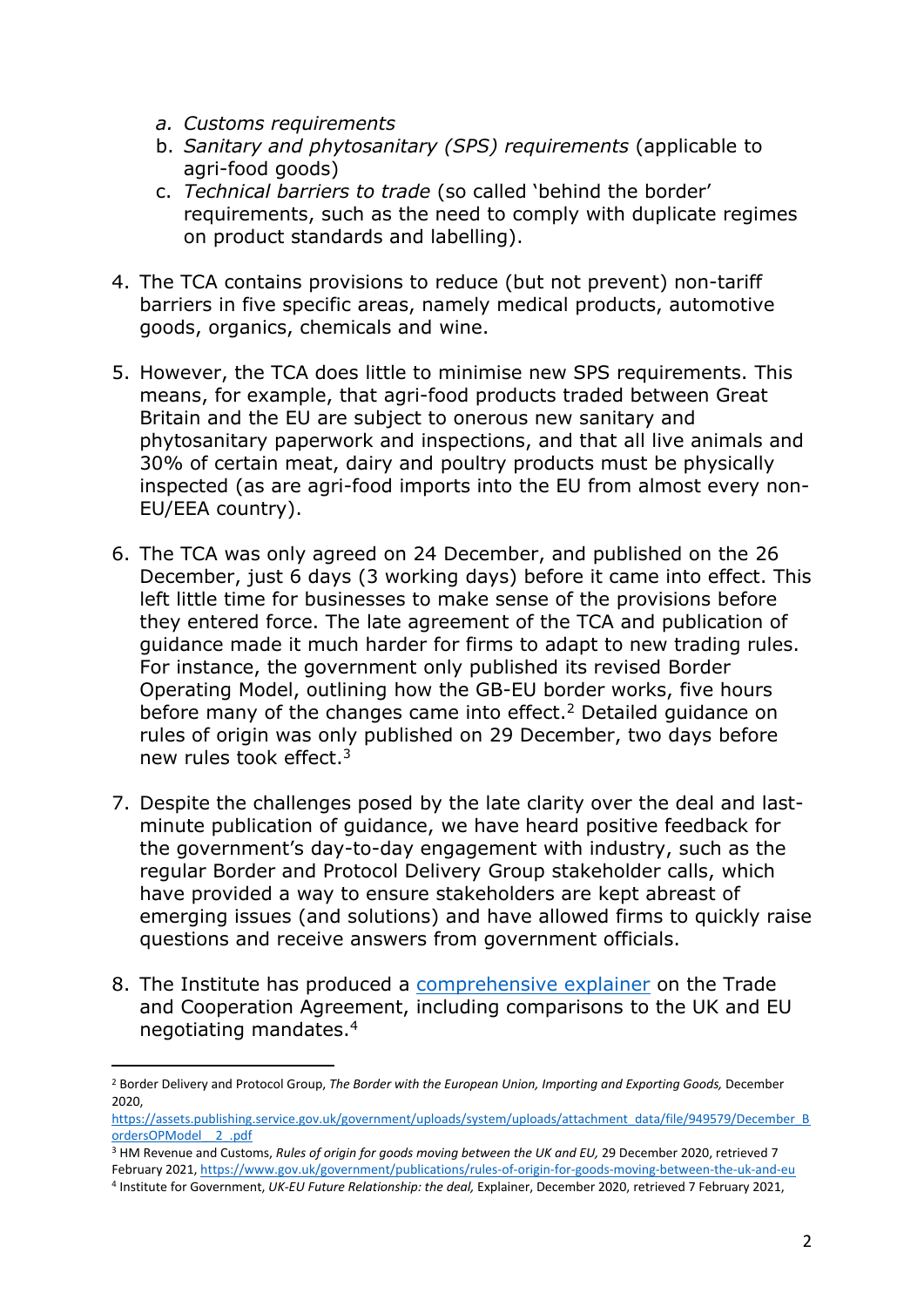# **Question 3: What do those provisions achieve?**

#### **Question 4: What, if any, challenges arise because of those provisions? How should these challenges be addressed and what support is needed, if any?**

9. The end of the transition period has caused widespread disruption to the trade in goods between Great Britain and the EU. However, the challenges posed by the introduction of the TCA have been complex and not always immediately visible. In some cases, it is hard to reach definitive conclusions about the causes and longevity of disruption at this stage, with the picture likely to become clearer over the coming weeks and months.

#### **There has not been generalised disruption at the border**

- 10. So far, there has not been the kind of generalised traffic disruption at the key channel ports envisaged in the government's reasonable worst-case scenario published in September 2020, which suggested that 30-50% of trucks arriving at Dover and Eurotunnel may be unprepared for border checks, reducing flow to between 60-80% of normal and causing queues of around 7000 lorries in Kent.<sup>5</sup>
- 11. In fact, figures provided by the government to the House of Commons Public Accounts Committee on 21 January suggest that only between 3 and 8% of lorries have been turned away from the short strait ports, with around half of those turn backs associated with a failure to comply with Brexit border requitements, and the other half due to a lack of a negative Covid test (needed to enter France).<sup>6</sup> However, initial disruption was much higher at Holyhead (serving the Republic of Ireland), where turnback rates at the start of January were around 20% (but have subsequently fallen to around 5%), according to figures provided by the Border Delivery and Protocol Group.
- 12. Traffic flows between Great Britain and the EU have been much lower than normal since the start of year. In the first week of January, traffic levels were just 40% of normal.<sup>7</sup> Levels have since increased each week, with traffic levels in the last week of January estimated

<https://www.instituteforgovernment.org.uk/publication/future-relationship-trade-deal>

<sup>5</sup> Cabinet Office, Reasonable worst case scenario for borders at the end of the transition period on 31 December 2021, 23 September 2020, retrieved 8 February 2021, www.gov.uk/government/publications/reasonable-worst-case-scenario-forborders-at-the-end-of-the-transition-period-on-31-december-2020

<sup>6</sup> Public Accounts Committee, *Oral evidence: UK border 2021: update,* 21 January 2021, <https://committees.parliament.uk/oralevidence/1585/default/>

<sup>7</sup> Cabinet Office and The Rt Hon Michael Gove MP, *Traders must act now with order traffic expected to increase next week,* press release, 8 January 2021, [www.gov.uk/government/news/traders-must-act-now-with-border-traffic-expected-to](https://www.gov.uk/government/news/traders-must-act-now-with-border-traffic-expected-to-increase-next-week)[increase-next-week](https://www.gov.uk/government/news/traders-must-act-now-with-border-traffic-expected-to-increase-next-week)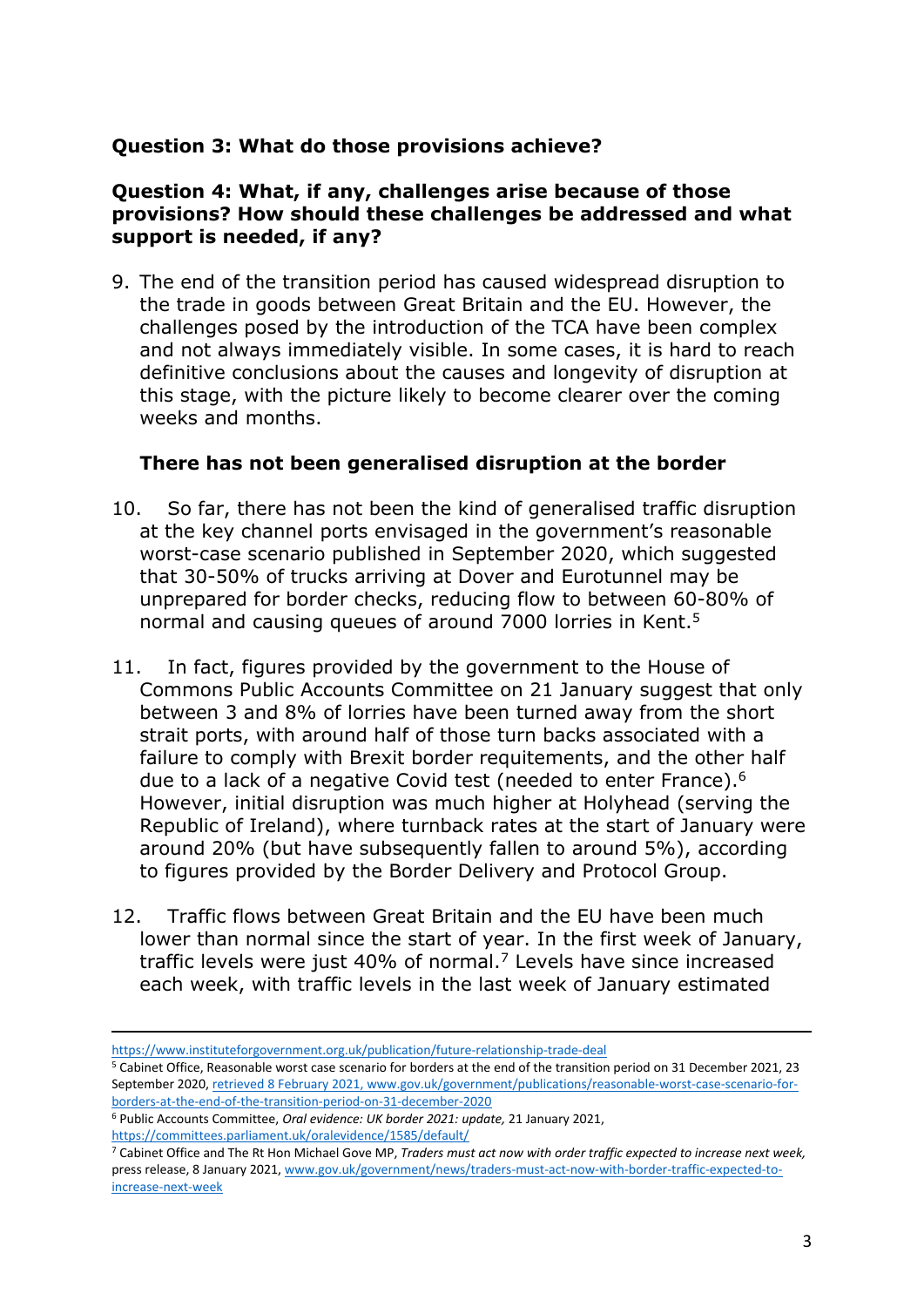reaching 70-80% of normal in the last week of January – similar to the flow experienced during the first Covid lockdown.

- 13. There are several reasons for the low levels of traffic. High levels of stockpiling ahead of the end of the transition period meant that many traders were able to avoid shipping goods, or ship reduced levels of goods, in the initial weeks of 2021. The Society of Motor Manufacturers and Traders reported that 60% of its members had stockpiled – with supply levels varying from a few days to a few weeks' worth of parts.<sup>8</sup> As these stockpiles have wound down and trade flows have increased, there has been a constant stream of new border users having to comply with new customs and regulatory requirements for the first time.
- 14. However, there is evidence that stockpiles remain high in some sectors. At the end of January, the Cold Chain Federation reported that warehouses are still 85% full, down from 100% full before Christmas, but still considerably higher than the 60% that would be normal for this time of year.<sup>9</sup> This suggests that there is still scope for traffic flows to increase further as stockpiles are reduced, with an associated risk of disruption.
- 15. While accompanied traffic has largely continued to flow between GB and the EU, there have been delays and congestion for unaccompanied freight. This has been caused in part by non-Brexit issues such as staff shortages and delays in shipments being collected from ports $10$ , although the additional complexity of customs paperwork has also contributed to delays.<sup>11</sup>

#### **There have been small scale issues with border IT systems**

16. Generally, government IT systems at the border have worked well, despite the fact that key systems or services, including the Goods and Vehicle Movement Service (currently being used for GB-EU traffic moving under the Common Transit Convention) and the Check an HGV service, were only fully operational in December 2020. However, as the Institute highlighted last year, the fact IT systems were delivered or updated so close to the end of the transition period left private sector software developers little time to adapt their products to work with government IT systems. Since the New Year, we have heard

<sup>8</sup> Business, Energy and Industrial Strategy Committee, *Oral evidence: Businesses and Brexit preparedness, 8 December 2020,* <https://committees.parliament.uk/oralevidence/1367/html/>

<sup>9</sup> O'Carroll L, Brexit 'teething problems' endemic and could ruin us, say UK businesses, *The Guardian,* 31 January 2021, retrieved 7 February 2021, [www.theguardian.com/politics/2021/jan/31/brexit-trade-troubles-teething-problems-endemic](https://www.theguardian.com/politics/2021/jan/31/brexit-trade-troubles-teething-problems-endemic-disruption)[disruption](https://www.theguardian.com/politics/2021/jan/31/brexit-trade-troubles-teething-problems-endemic-disruption)

<sup>10</sup> Tovey A, Ports sounding warnings over fresh freight delays, *The Telegraph,* 26 January 2021, retrieved 7 February 2021, [www.telegraph.co.uk/business/2021/01/26/ports-sound-warning-fresh-freight-delays/](https://www.telegraph.co.uk/business/2021/01/26/ports-sound-warning-fresh-freight-delays/)

<sup>11</sup> Andrew Byrne, interview with Sky News, 5 February 2020, <https://twitter.com/pmdfoster/status/1357668646450044929>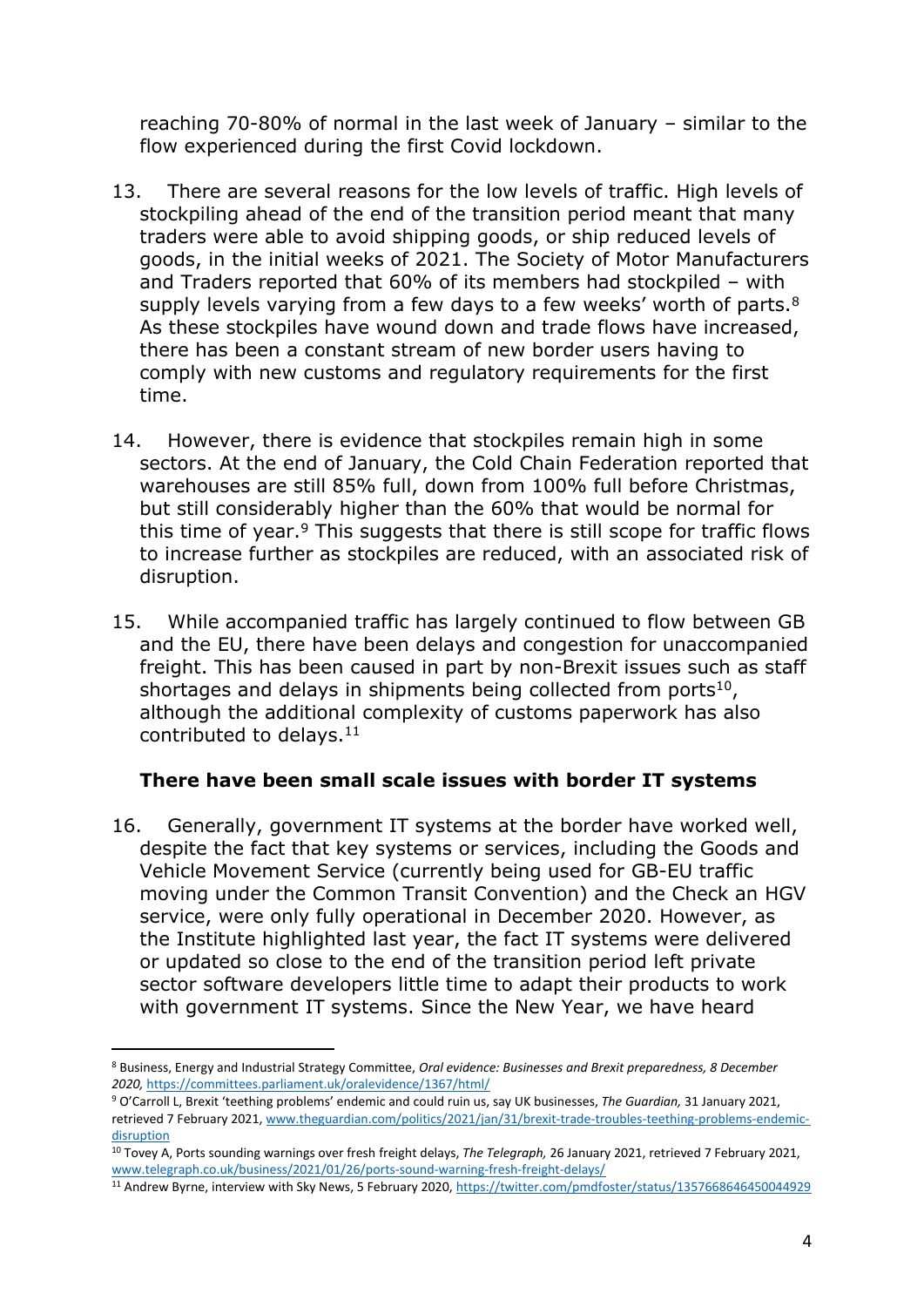reports that some traders have encountered delays due to problems in how private sector software interacts with government IT systems.

- 17. There have been some narrow issues relating to UK and EU border IT systems. During the first weeks of January, an issue arose with the New Computerised Transit System (NCTS) used for goods moving under the Common Transit Convention – partly caused by confusion among traders over what information needed to be submitted. This resulted in some lorries being 'orange laned' and subject to additional checks at Calais and Dunkirk, causing delays. This was a particular problem for seafood exporters, as lorries carrying some seafood products must move under transit from Calais or Dunkirk to Boulogne, where the relevant border control post is located. The government has since worked with the French authorities to provide a temporary solution to the problem. This is a positive example of practical cooperation between UK and EU member state authorities.
- 18. There have been other issues related to transit traffic with reports in January of businesses facing delays in setting up the relevant guarantees with HMRC to support their transit movements, and facing delays in having transit paperwork approved at inland border facilities.<sup>12</sup> Although the government believes it has addressed these issues. Hauliers heading to the border can use a new HMRC app ('Attend Inland Border Facility') to check how busy government Inland Border Facility sites are and give sites prior warning of their arrival.

## **Most disruption to the trade in goods has occurred away from the border**

- 19. Most disruption to trade has occurred away from the border, as firms have adapted to new trading conditions. Several widely reported trends since the end of the transition period are indicative of this disruption:
	- a. **Suspension of deliveries/GB-EU trade**: Initially, some firms decided to suspend trading between Great Britain and the EU in order to make sense of new trading requirements and ensure they could comply with new rules. Several logistics firms (including DPD and DB Schenker) also temporarily suspended shipments to the EU due to concerns about that their customers were not complying with new requirements.
	- b. **Disruption to groupage (mixed) loads:** In the weeks following the end of the transition period, there were reports of logistics firms withdrawing groupage services (when consignments from

<sup>12</sup> Mayes J, Brexit border trouble grows as key customs system hits limit, *Bloomberg*, 19 January 2021, retrieved 7 February 2021, [www.bloomberg.com/news/articles/2021-01-19/brexit-border-trouble-deepens-as-key-customs-system-is-maxed](http://www.bloomberg.com/news/articles/2021-01-19/brexit-border-trouble-deepens-as-key-customs-system-is-maxed-out)[out](http://www.bloomberg.com/news/articles/2021-01-19/brexit-border-trouble-deepens-as-key-customs-system-is-maxed-out)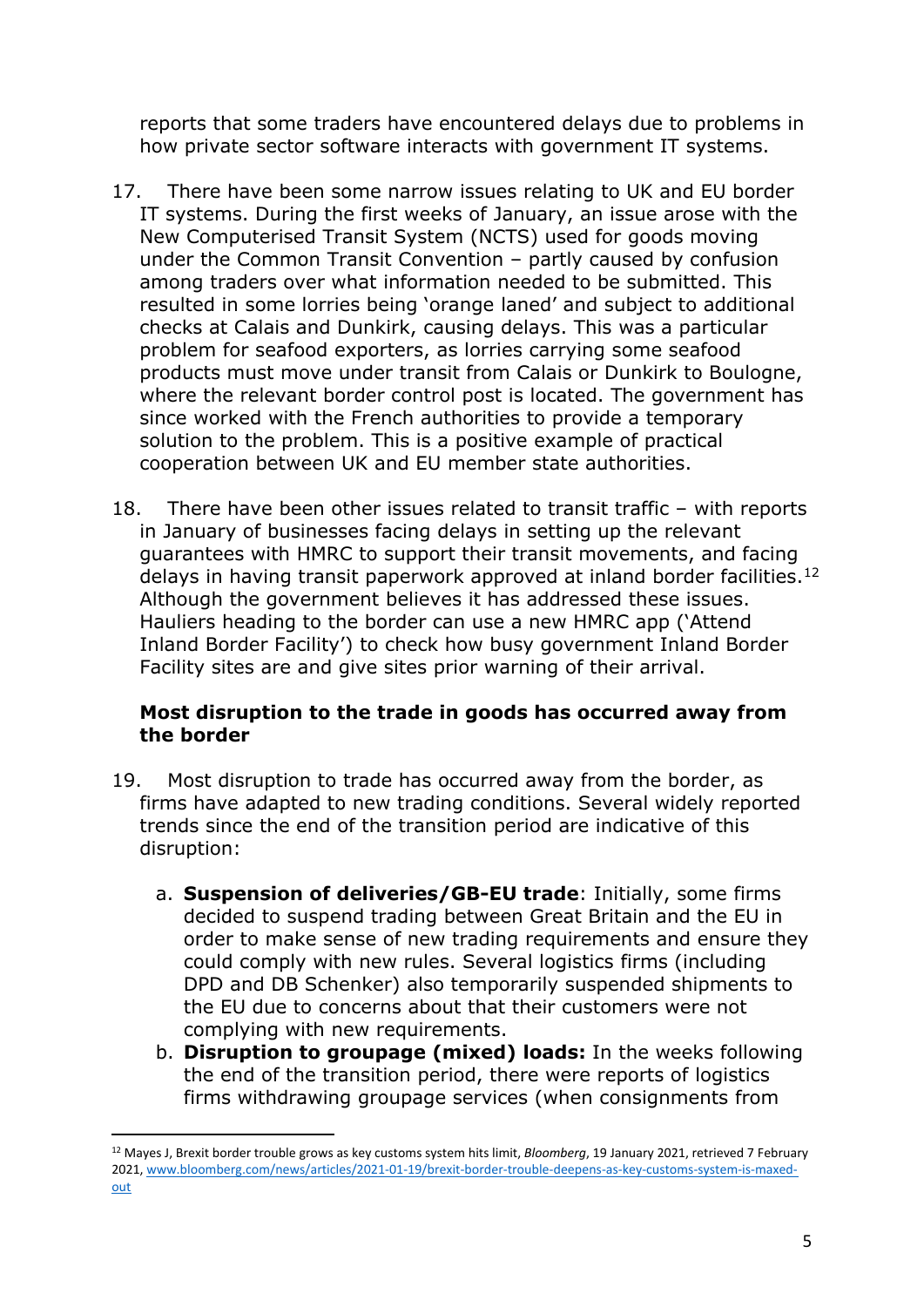different customers are carried on one lorry), in order to reduce the amount of paperwork each lorry had to carry and minimise the risk of trucks being stopped at the border.<sup>13</sup> Even as groupage services were restored, the Food and Drink Federation reported that some of its members have faced delays caused by other consignments on the lorry lacking the required paperwork.<sup>14</sup> The disruption to groupage services has had a disproportionate impact on small firms (especially in the Scottish seafood sector), that often have few economically viable alternatives to ship their goods. Issues around groupage loads have also affected GB-NI trade, although the government has published new guidance it hopes will resolve these problems.<sup>15</sup>

c. **High volumes of empty lorries:** There have been reports that a higher percentage of lorries than usual have been travelling empty from Great Britain to EU– suggesting suppressed levels of exports. In some cases, it has been reported that firms reliant on parts or products imported from the EU are paying for lorries to return to the EU empty (and thereby avoiding the need to comply with most border formalities), in order to reduce the risk of them being delayed in returning to the EU to collect future deliveries.<sup>16</sup> There do not appear to be agreed figures on the number of empty lorries. The Road Haulage Association has said that between 40- 50% of lorries crossing the short straits between Great Britain and the EU are empty (compared to the normal  $15-18\%$ )<sup>17</sup>, while figures from the Prefecture Hauts-de-France et du Nord for the week ending 24 January indicated 65% of lorries arriving from Great Britain into the ports of Calais and Dunkirk were empty.<sup>18</sup> However, these figures seem to be disputed by the UK government. Emma Churchill, Director General of the Border and Protocol Delivery, told the Public Accounts Committee on 21 January that the level of empty lorries was only slightly above 30%, as anticipated.<sup>19</sup> Alex Veitch, General Manager of Public Policy for Logistics UK, quoted government figures suggesting

<sup>14</sup> House of Lords Select Committee on the European Union: Goods Sub-Committee, Uncorrected oral evidence: future of UK-EU relations: trade in goods, 25 January 2021, <https://committees.parliament.uk/oralevidence/1591/pdf/>

<sup>13</sup> Holmes H, Logistics companies halt EU exports due to post-Brexit red tape, *The Grocer,* 13 January 2021, [www.thegrocer.co.uk/brexit/logistics-companies-halt-eu-exports-due-to-post-brexit-red-tape/652022.article](http://www.thegrocer.co.uk/brexit/logistics-companies-halt-eu-exports-due-to-post-brexit-red-tape/652022.article)

<sup>15</sup> Department of Agriculture, Environment and Rural Affairs, NI Executive, *Collecting and transporting groupage consignments,* 29 January 2021, retrieved 7 February 2021 [www.daera-ni.gov.uk/articles/collecting-and-transporting](http://www.daera-ni.gov.uk/articles/collecting-and-transporting-groupage-consignments)[groupage-consignments](http://www.daera-ni.gov.uk/articles/collecting-and-transporting-groupage-consignments)

<sup>16</sup> Tovey A, Half of trucks 'carrying only fresh air' as Brexit and Covid hit exports, *The Telegraph,* 24 January 2021, retrieved 7 February 2021, [www.telegraph.co.uk/business/2021/01/24/half-trucks-carrying-fresh-air-brexit-covid-hit-exports/](https://www.telegraph.co.uk/business/2021/01/24/half-trucks-carrying-fresh-air-brexit-covid-hit-exports/)

<sup>17</sup> Clarke S, Road freight between Britain and the EU is down by a third, data shows, *The Guardian,* 31 January 2021, retrieved 7 February 2021, [www.theguardian.com/politics/2021/jan/31/road-freight-britain-eu-down-third-data-shows](http://www.theguardian.com/politics/2021/jan/31/road-freight-britain-eu-down-third-data-shows-brexit)[brexit](http://www.theguardian.com/politics/2021/jan/31/road-freight-britain-eu-down-third-data-shows-brexit)

<sup>18</sup> Hills J, Majority of lorries crossing channel to France are empty as Brexit trade hits, *ITV*, 28 January 2021, retrieved 7 February 2021, [www.itv.com/news/2021-01-28/majority-of-lorries-crossing-channel-to-france-are-empty-as-brexit-hits](http://www.itv.com/news/2021-01-28/majority-of-lorries-crossing-channel-to-france-are-empty-as-brexit-hits-trade)[trade](http://www.itv.com/news/2021-01-28/majority-of-lorries-crossing-channel-to-france-are-empty-as-brexit-hits-trade)

<sup>19</sup> Public Accounts Committee, *Oral evidence: UK border 2021: update, Op Cit.*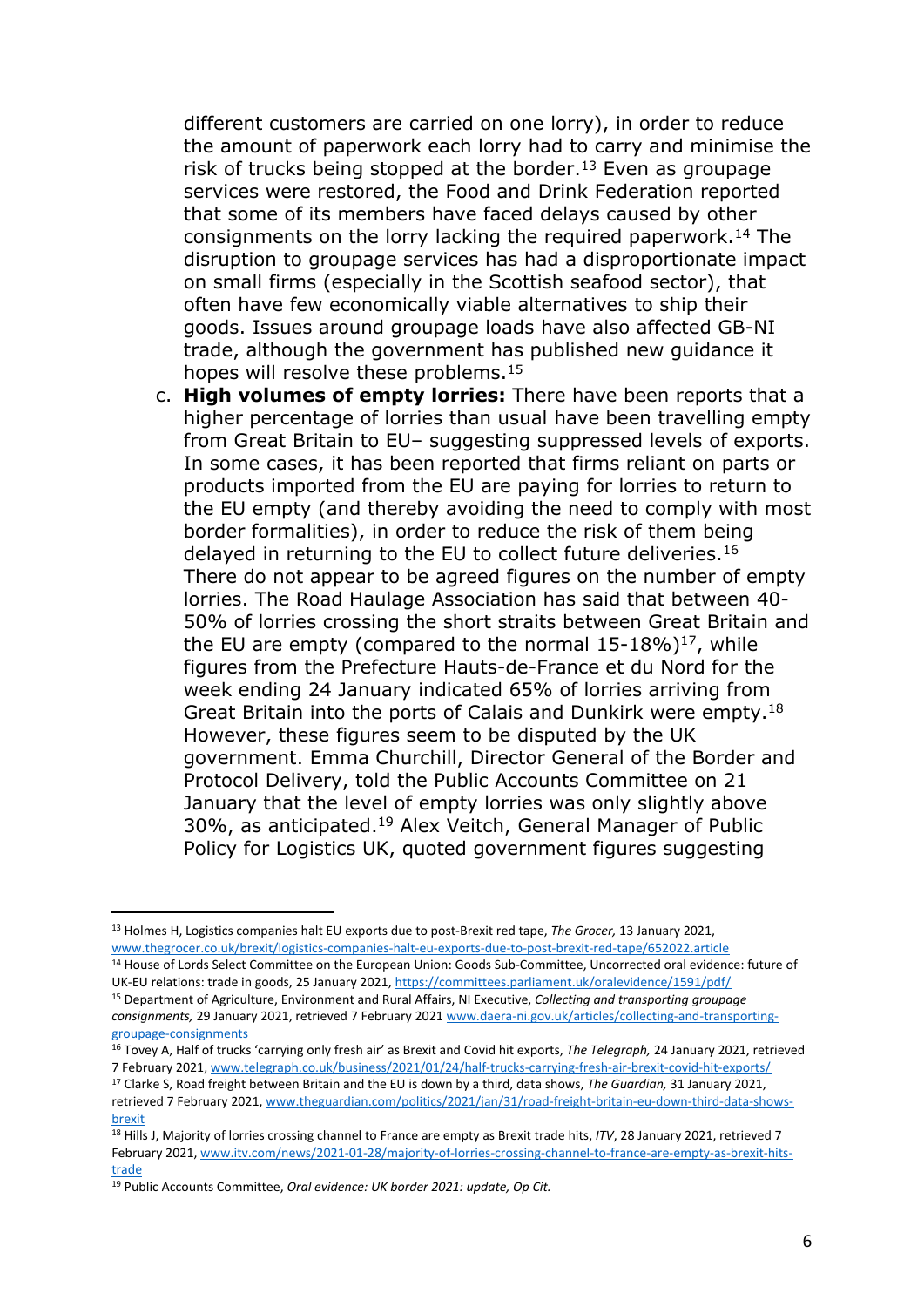empty lorries were running at around 50%, above the pre-Brexit norm of 30%.<sup>20</sup>

It will take time before it becomes clear to what extent the issues raised above have affected the balance of trade between GB and the EU.

## **Some causes of disruption are likely to be short-lived**

- 20. Some disruption has been caused by genuine short-term problems, which are likely to dissipate as firms adjust to new requirements and staffing levels increase.
	- **a. Poor trader readiness for new requirements and processes:** Some of the challenges experienced since the end of the transition period are likely to dissipate as traders adapt to new requirements and new IT systems bed in. Many of the issues the Road Haulage Association identified in the first week of January fall into this category, including businesses failing to prenotify agri-food shipments, drivers not carrying the original paper copy of export health certificates and firms failing to have a designated agent in the port of arrival to handle SPS paperwork.<sup>21</sup>
	- **b. Insufficient numbers of customs agents and official veterinarians:** Most businesses trading between GB and the EU will use the services of a private sector customs agent to help them complete customs formalities. There have long been concerns that the sector's capacity had not increased sufficiently to meet demand. While the government maintains that the sector as a whole has sufficient capacity<sup>22</sup>, there have been widespread reports of firms struggling to find agents suited to their needs, finding the financial cost of securing agent capacity prohibitive, or facing delays due to the high demand on agents and pressures of training new staff.<sup>23</sup> If these issues persist and the market fails to meet demand, the government may have to consider providing additional, targeted funding to support the sector.

Firms exporting many agri-food goods must have their products certified by an official veterinarian or other certifying officer. Despite the government maintaining that there are a sufficient number of these professionals, the British Veterinary Association has indicated that capacity remains a concern.<sup>24</sup>

<sup>21</sup> Road Haulage Association, *Crossing the border into France – problems and solutions,* 8 January 2020, [www.rha.uk.net/getmedia/f06af673-a3dc-4000-b4eb-a29d78e5042d/210108-5-key-things-v3.pdf.aspx](http://www.rha.uk.net/getmedia/f06af673-a3dc-4000-b4eb-a29d78e5042d/210108-5-key-things-v3.pdf.aspx)

<sup>&</sup>lt;sup>20</sup> House of Lords EU Committee: EU Goods Sub-Committee, Oral evidence session, 8 February 2020, retrieved 8 February 2020, <https://www.parliamentlive.tv/Event/Index/c90f9f22-c672-41ed-939d-7e295d1652fe>

<sup>22</sup> Public Accounts Committee, *Oral evidence: UK border 2021: update, Op Cit.*

<sup>23</sup> Andrew Byrne, interview with Sky News, 5 February 2020, *Op cit.*

<sup>24</sup> Holmes H, Ornua sounds the alarm over vet capacity ahead of April border deadline, *The Grocer,* 20 January 2021,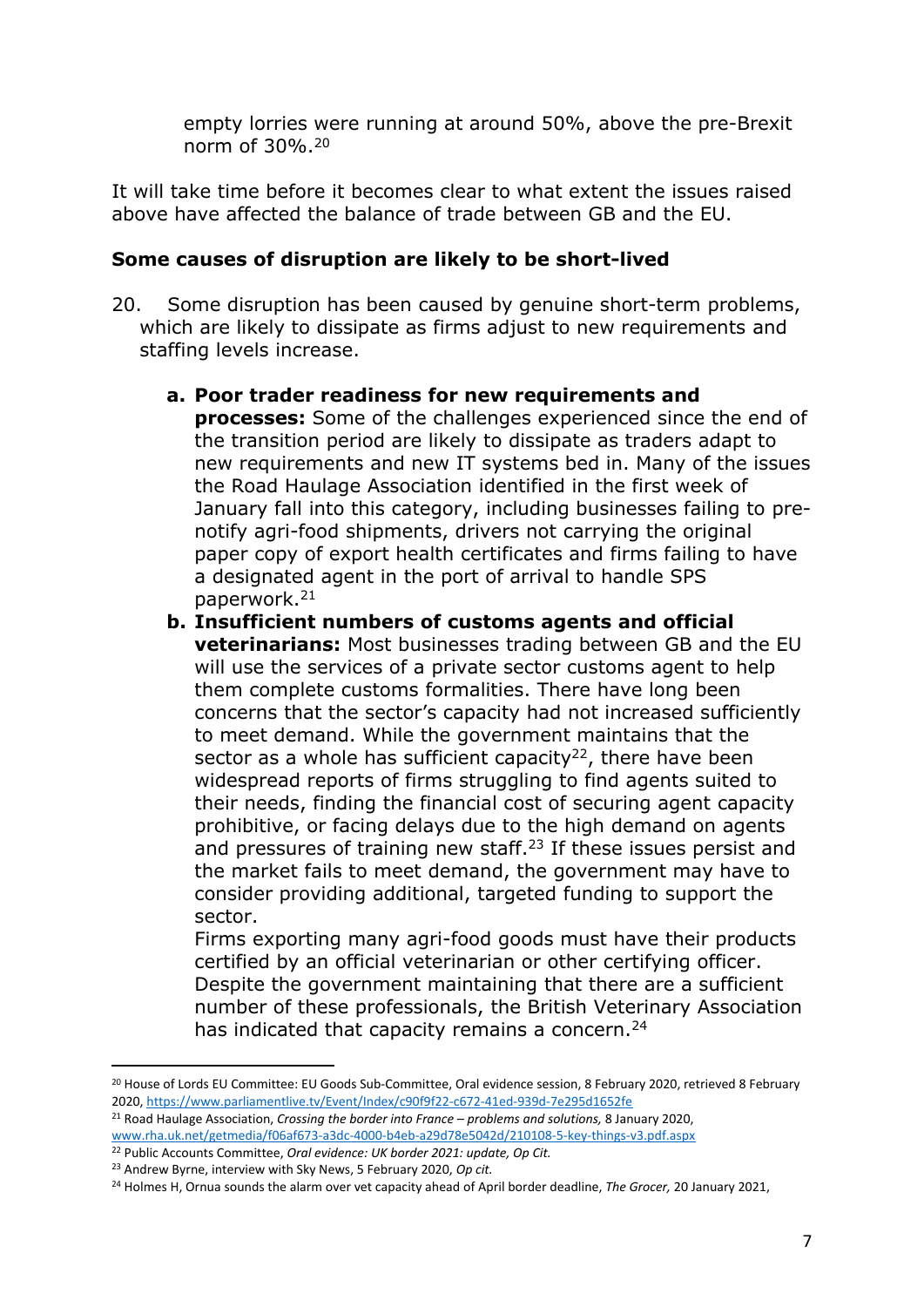- **c. Insufficient time to prove origin requirements:** To benefit from zero tariffs under the terms of the TCA, traders must comply with the 'rules of origin' requirements laid out in the agreement, which determine how much of a good can originate outside the UK or EU. These rules are complex and detailed guidance was only published on 29 December 2020<sup>25</sup>, just two days before the rules took effect. Many firms with complex supply chains have not yet been able to assess whether their goods comply with rules of origin requirements in the TCA. Last year, the Society of Motor Manufacturers and Traders indicated that this process could take several months.<sup>26</sup> In practice, this may mean some firms are currently unable to make use of zero tariff trade. Although, the ability to defer customs declarations (and therefore also defer claims of origin), and to self-declare origin until the end of 2021 (rather than having to rely on supplier certification) will help some firms bridge this gap. Some firms may ultimately decide that the cost of complying with rules of origin is too high, and instead choose to pay the tariff where this makes greater economic sense. Although, firms within a supply chain may be unable to avoid rules of origin, as their customers may need them to prove the origin of their goods.
- 21. **Disruption has varied significantly between sectors.** The agrifood sector has been hit particularly hard by the introduction of new non-tariff barriers. Two factors explain this. First, the perishable nature of many agri-food goods prevented firms from stockpiling or shipping additional quantities of goods to their customers before the end of the transition period. The short shelf life of many agri-food goods – such as fresh seafood – also leaves them acutely vulnerable to delivery delays. Second, a high proportion of businesses in the agri-food sector are small or microbusinesses – that have generally found it more difficult to prepare for Brexit and for whom new (ongoing) compliance costs are likely to have a larger effect on profitability.
- 22. In contrast, initial reports suggested that firms in the automotive sector – which had stockpiled extensively – had been able to restart production after Christmas shutdowns despite new trading rules. However, it has since been reported that one UK manufacturer has thousands of cars partially built due to delays in receiving parts $27$  and that supplier delivery times in January were among the longest in 30 years.<sup>28</sup>

retrieved 8 February 2021, [www.thegrocer.co.uk/brexit/ornua-sounds-alarm-over-vet-capacity-ahead-of-april-border](http://www.thegrocer.co.uk/brexit/ornua-sounds-alarm-over-vet-capacity-ahead-of-april-border-deadline/652273.article)[deadline/652273.article](http://www.thegrocer.co.uk/brexit/ornua-sounds-alarm-over-vet-capacity-ahead-of-april-border-deadline/652273.article)

<sup>25</sup> HM Revenue and Customs, *Rules of origin for goods moving between the UK and EU, Op Cit.*

<sup>26</sup> Business, Energy and Industrial Strategy Committee, *Oral evidence: Businesses and Brexit preparedness, Op. Cit.*

<sup>27</sup> O'Carroll L, Brexit 'teething problems' endemic and could ruin us, *Op. Cit,*

<sup>28</sup> Romei V, UK manufacturing close to stalling as Brexit and Covid hit supplies, *The Financial Times,* 1 February 2021,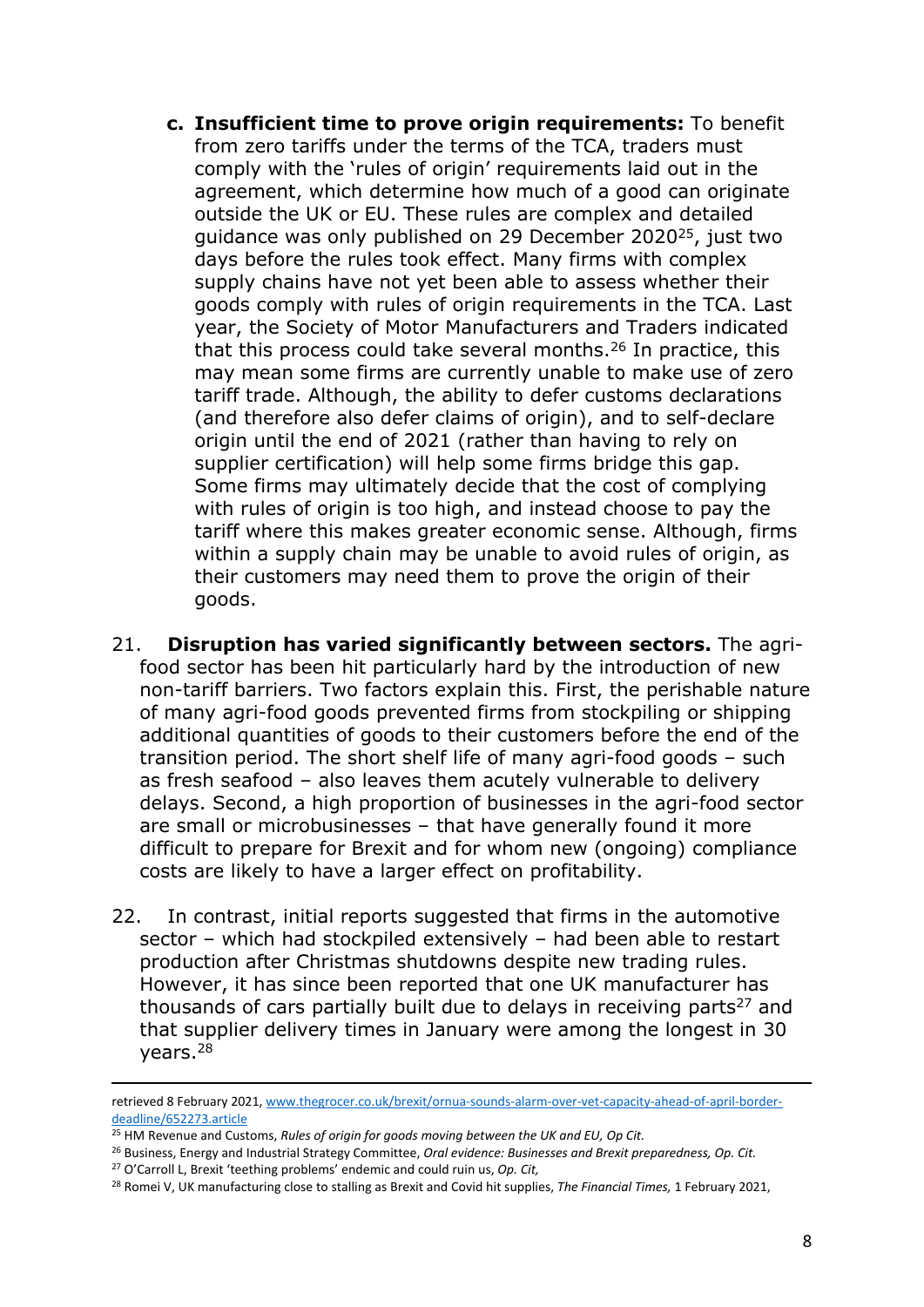- **23. Disruption has varied significantly between firms.** Even within severely affected sectors, the impact of the TCA varies widely between companies, depending on factors such as the nature of their supply chains, their previous experience of international trade outside the EU and their level of preparedness. Even firms that felt well prepared for Brexit are encountering problems, with a recent Make UK survey showing 60% of respondents said they were ready for the end of the transition period, but are now facing disruption.<sup>29</sup>
- 24. If short term issues can be resolved, the rules and processes around the trade in goods should become more predictable for business – reducing some disruption to supply chains.

#### **Other changes arising from the TCA pose structural challenges to pre-Brexit business models**

- 25. Some changes to trading conditions created by the TCA pose structural issues, meaning that some pre-Brexit business models and supply chains may simply be unviable.
- 26. One reason for this is the additional costs imposed by new non-tariff barriers or difficulties in complying with rules of origin requirements, which could make existing business models unviable. These concerns are reflected in comments made by James Withers, Chief Executive of the Scottish Food and Drinks Federation, to the Commons Scottish Affairs Select Committee, who said 'enormous non-tariff barriers…have ended up with a trading regime which is complex, costly, slow, prone to break down at its best'.<sup>30</sup>
- 27. As well as the additional costs of non-tariff barriers, in some instances, regulatory barriers prevent certain trade taking place at all.
- 28. These changes mean that many businesses must adapt how they do business or may be unable to trade with the EU as before. As the Food and Drinks Federation told the Commons Future Relationship with the EU committee 'we're going to see the re-engineering of almost all the EU-UK (and GB-NI) supply chains over the next 6-9 months'.<sup>31</sup>

<sup>29</sup> Make UK, Government urged to address border delays and red tape as survey shows widespread disruption, press release, 1 February 2021, retrieved 8 February 2021, [www.makeuk.org/news-and-events/news/govt-urged-to-address](http://www.makeuk.org/news-and-events/news/govt-urged-to-address-border-delays-and-red-tape)[border-delays-and-red-tape](http://www.makeuk.org/news-and-events/news/govt-urged-to-address-border-delays-and-red-tape)

retrieved 8 February 2021, [www.ft.com/content/2ed34037-af26-497c-9341-84fc635731a2](https://www.ft.com/content/2ed34037-af26-497c-9341-84fc635731a2)

<sup>&</sup>lt;sup>30</sup> Scottish Affairs Select Committee, Oral evidence session, 4 February 2021, retrieved 8 February 2021, <https://parliamentlive.tv/Event/Index/c01054de-156e-4c47-b7b2-6c8248c3b0da>

<sup>&</sup>lt;sup>31</sup> Committee on the Future Relationship with the EU, Oral evidence: Progress on the negotiations on the UK's future relationship with the EU, 13 January 2021, retrieved 8 February 2021, <https://committees.parliament.uk/oralevidence/1492/pdf/>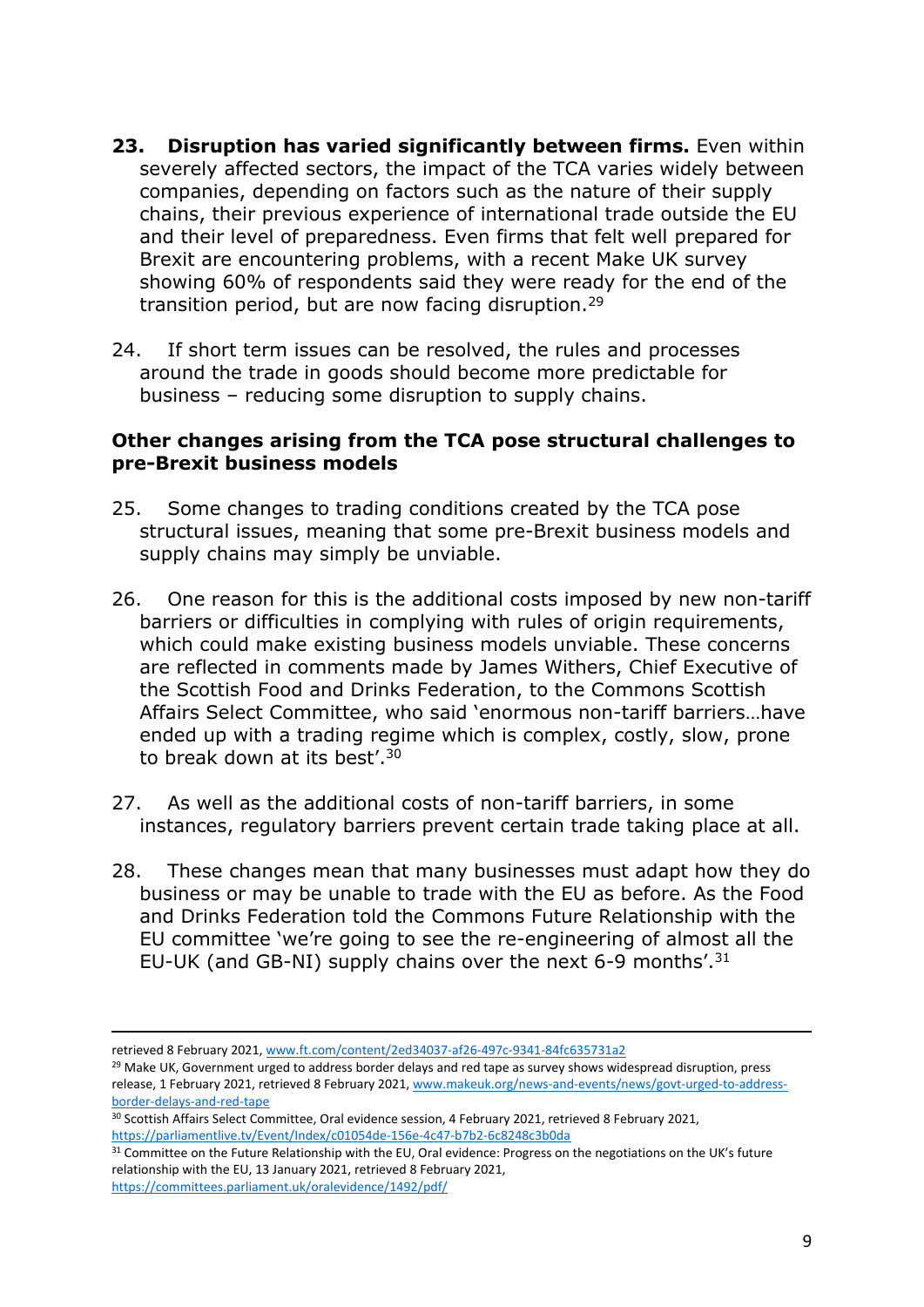- 29. The examples below are illustrative of the sorts of changes caused by Brexit which may require businesses to change how they operate.
	- a. **Rules of origin requirements, using Great Britain as a distribution hub for the EU:** The rules of origin requirements in the TCA may mean that it is no longer viable for some firms to use Great Britain as a distribution hub for the EU. This arises from the rules on 'reimportation'. Goods imported from the EU to a GB distribution centre and then reshipped to another part of the EU often do not meet rules of origin requirements. They will 'lose' their EU origin by making a stop in the UK, but don't undergo sufficient processing in the UK to count as originating in the UK for the purposes of the TCA. This means they face tariffs when sent back to Europe – adding significant new costs that may make using Great Britain as a distribution hub unviable. (Goods imported to the UK from outside the EU and then distributed to the EU may also face tariffs).

While the reimportation issue was foreseen by many trade experts, it clearly came as a surprise to many – even large – businesses. As an initial measure, some firms withdrew affected products from sale. For instance, Marks and Spencer's withdrew its Percy Pig sweets (produced in Germany but distributed from Great Britain) from sale in the Republic of Ireland.<sup>32</sup>

It is possible to use customs processes, such as returned goods relief or transit procedures, to mitigate this issue, although these are burdensome and may not be a viable option for many firms. In the long term, firms are likely to shift their EU distribution operations to an EU member state.

The TCA could have included rules on reimportation – which are included in the EU's trade agreement with Canada. It is possible that the EU was opposed to such provisions in the TCA to avoid a non-member state acting as a distribution hub for the bloc.

b. **Prohibitions on some trade:** EU law prohibits the import of some goods from outside the bloc entirely – for example, chilled raw minced meat. In other cases, it imposes severe restrictions, for instance live shellfish can only be imported into the EU if they either come from entirely unpolluted waters or have been 'purified'. Before the end of the transition period, most British shellfish imported into the EU were not 'purified', since the purification process reduces the shelf life of the product and so it

<sup>32</sup> Marshall J and Sargeant J, The painful Percy Pig experience is just the start of Brexit border frictions, *Institute for Government,* 15 January 2021, retrieved 8 February 2021, [https://www.instituteforgovernment.org.uk/blog/percy-pig](https://www.instituteforgovernment.org.uk/blog/percy-pig-brexit-border-frictions)[brexit-border-frictions](https://www.instituteforgovernment.org.uk/blog/percy-pig-brexit-border-frictions)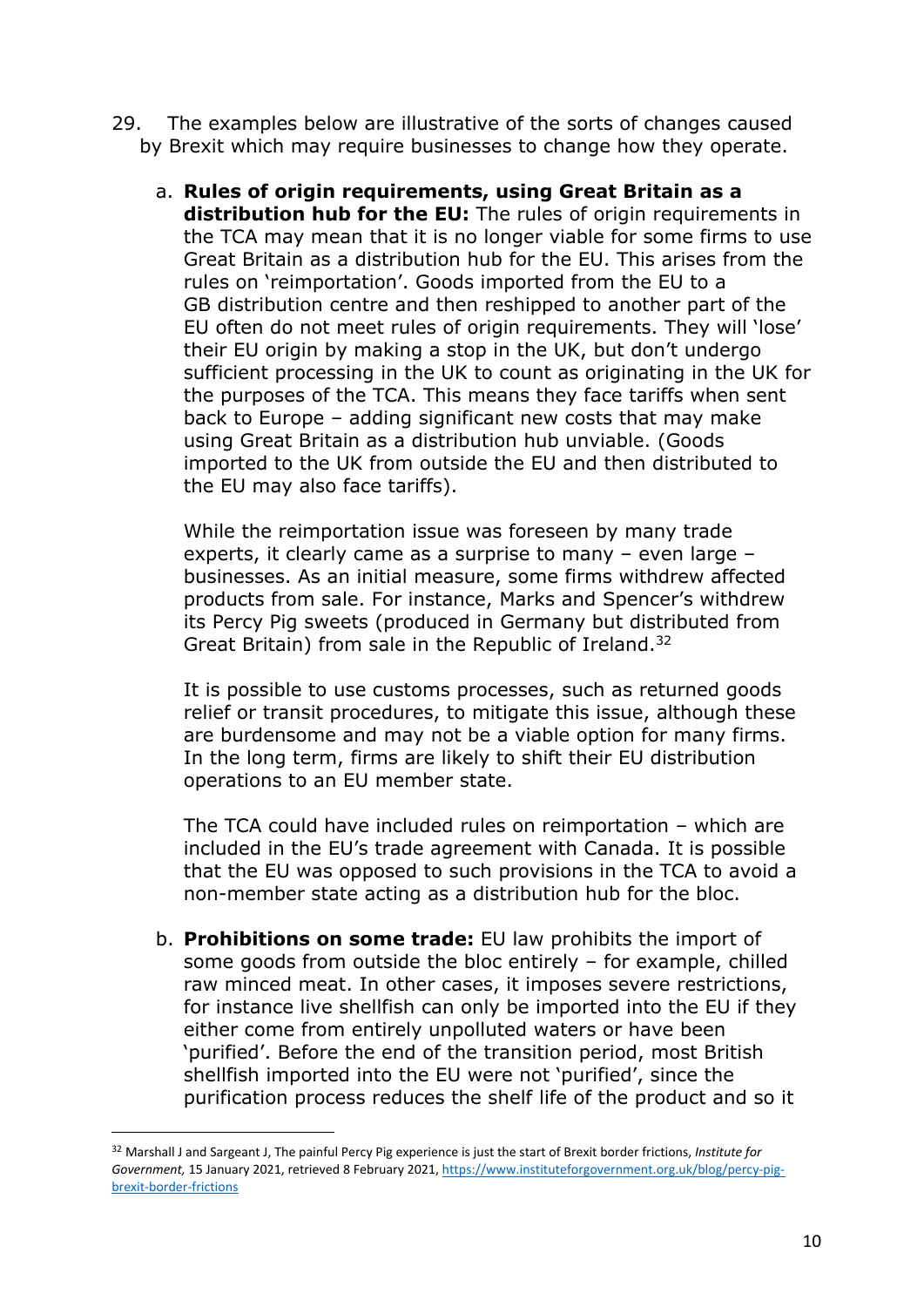is preferable to perform it as close as possible to the point of final consumption. This means that most producers currently lack the facilities needed to purify their products and are subsequently unable to trade. Environment Secretary George Eustice has written to the European Commission seeking to resolve this issue and arguing that the EU had provided assurances that this trade would be able to continue.<sup>33</sup> However, if no resolution is forthcoming, some businesses may need to adapt their business models to meet these requirements – incurring significant costs – while others may simply not be able to comply.

These prohibitions and restrictions also apply to GB-NI trade, although the UK and EU have agreed a 6-month 'grace-period' for certain prohibited meat products, including sausages and chilled meat. If this is not extended or replaced, it will prevent GB businesses from supplying Northern Ireland with those products.

- c. **Limited cabotage rights:** The TCA provides road hauliers with more limited cabotage rights than they enjoyed under EU rules; UK haulage firms can now only make two drops offs in the EU before having to return to the UK. These provisions have had a particularly adverse effect on the music and arts touring. Many firms are unable to continue providing multi-country tours in the way they did before, although the full impact of these provisions had yet to be felt on the ground due to Covid restrictions on travel and mass gatherings.
- d. **New regulatory requirements:** Firms operating in both the UK and EU markets may now be subject to duplicate regulatory regimes in areas like product standards and chemicals regulation. Complying with these requirements can impose significant additional costs on firms. Last year, the Chemical Industries Association estimated that unless the TCA included provisions for the EU to share data held in the EU's REACH database, the chemicals industry faced more than  $£1$  billion in costs to duplicate existing EU registrations in a new UK system.<sup>34</sup> This is because firms must pay for 'letters of access' to secure EU chemicals data that they need to support new UK registrations. However, the TCA only includes provisions on the exchange of non-confidential information and falls short of comprehensive data sharing on chemicals. Ultimately, the costs of complying with dual regulatory regimes could prove prohibitive for firms, potentially leading

<sup>&</sup>lt;sup>33</sup> Letter from George Eustice to Stella Kyriakides, 8 February 2021, <https://twitter.com/adampayne26/status/1358792352907882498/photo/1>

<sup>34</sup> Foster P, 'UK chemical industry wars of £1bn cost to duplicate EU regime', *Financial Times,* 3 August 2020, retrieved 3 August 2020, [www.ft.com/content/a1c4a5dc-f627-4689-97ae-909d4aaf6162](https://www.ft.com/content/a1c4a5dc-f627-4689-97ae-909d4aaf6162)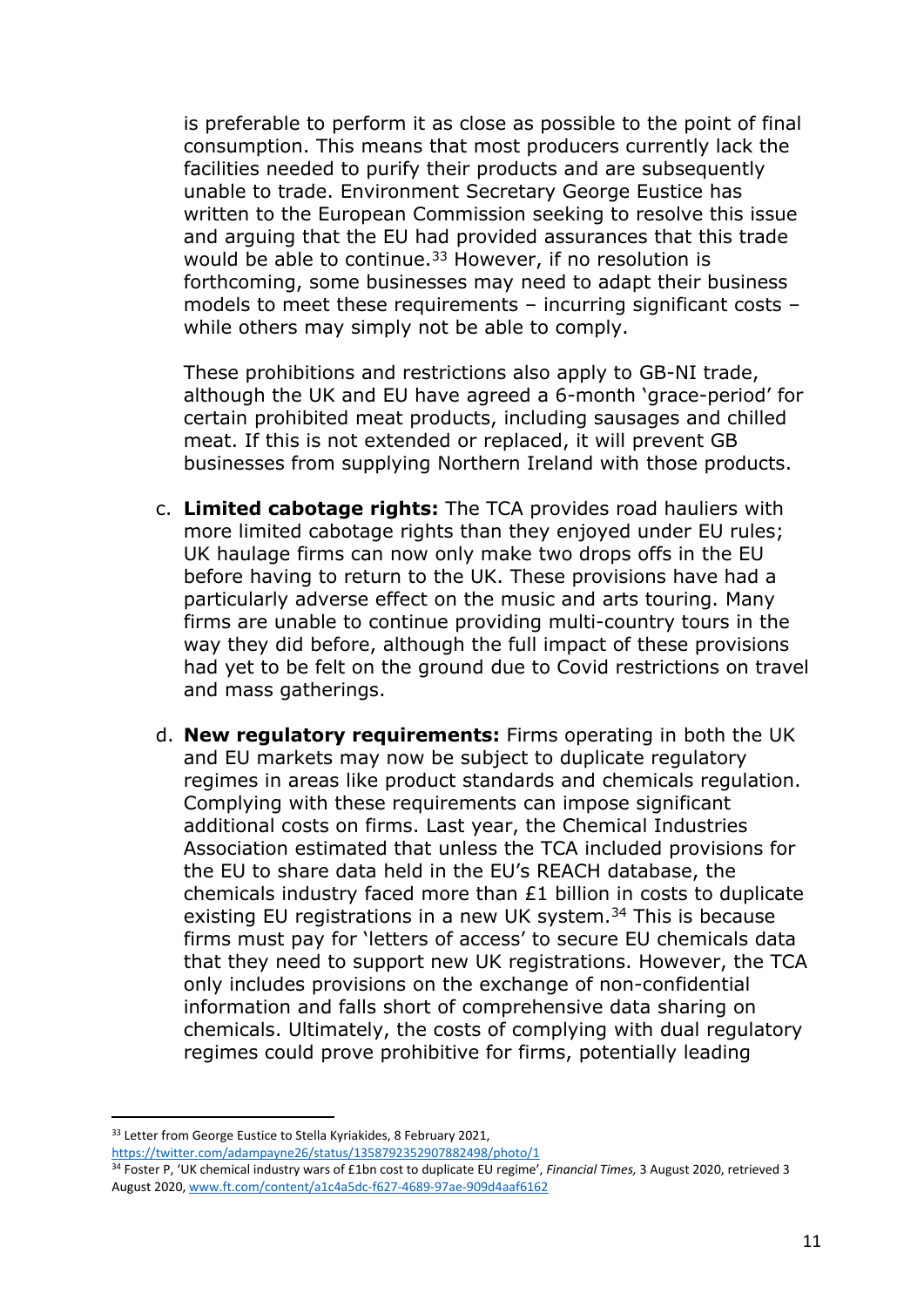businesses to exit or limit their operations in the UK or EU markets.

**30.** It is not always easy to distinguish between short term problems and structural issues. For instance, GB firms that have temporarily suspended trading with the EU in order to make sense of new rules may find that their EU customers have since found alternative EU based suppliers that are not subject to the costs or possible disruption associated with new GB-EU trading rules.

## **There is potential for further disruption later this year**

**a. Additional border infrastructure still needs to be built by July.** Under the phased approach outlined in the government's Border Operating Model, full import checks – including full SPS inspections – will only be introduced in July. To facilitate the introduction of full controls, new Border Control Posts need to be constructed – either at privately run ports, or – where space does not allow for this – at government run Inland Border Facilities. The government's revised Border Operating Model identifies two sites expected to serve as Inland Border Facilities for the short strait ports (Sevington to serve Eurotunnel, and Dover White Cliffs to serve Dover). It also states that the government is working with the Welsh and Scottish governments to identify sites for additional Inland Border Facilities – including facilities to support the ports at Holyhead and in South Wales.<sup>35</sup> However, little additional detail has been forthcoming, and time is tight to deliver these sites before July.

To support construction work at private ports, the government has provided a £200 million Port Infrastructure Fund. However, the allocations from this fund were only announced on 17 December<sup>36</sup>, and the fund was significantly oversubscribed – leaving some ports with significantly less money than they expected. The shortfall has led some ports – such as Portsmouth (which faces a £5 million shortfall)<sup>37</sup> – to scale back their plans<sup>38</sup>, including reducing the range of goods (such as live animals) their new border control posts will be able to handle.<sup>39</sup>

There is a risk that port infrastructure will not be ready in time. The government has said that the decisions about what infrastructure

<sup>35</sup> Border Delivery and Protocol Group, *The Border with the European Union, Importing and Exporting Goods*, *Op. Cit.* <sup>36</sup> Department for Transport, *Port Infrastructure Fund: allocations,* 17 December 2020, retrieved 8 February 2021, [www.gov.uk/government/publications/port-infrastructure-fund-allocations](https://www.gov.uk/government/publications/port-infrastructure-fund-allocations)

<sup>37</sup> BBC Sounds, Farming Today, 3 February 2021, retrieved 8 February 2021, [www.bbc.co.uk/sounds/play/m000rw4k](http://www.bbc.co.uk/sounds/play/m000rw4k)

<sup>38</sup> Public Accounts Committee, *Oral evidence: UK border 2021: update, Op Cit.*

<sup>39</sup> Foster P, Building of Brexit border posts face delays, *The Financial Times,* 25 January 2021, retrieved 8 February 2021, [www.ft.com/content/82dab12c-380a-450b-b7f7-c47a56102c66](http://www.ft.com/content/82dab12c-380a-450b-b7f7-c47a56102c66)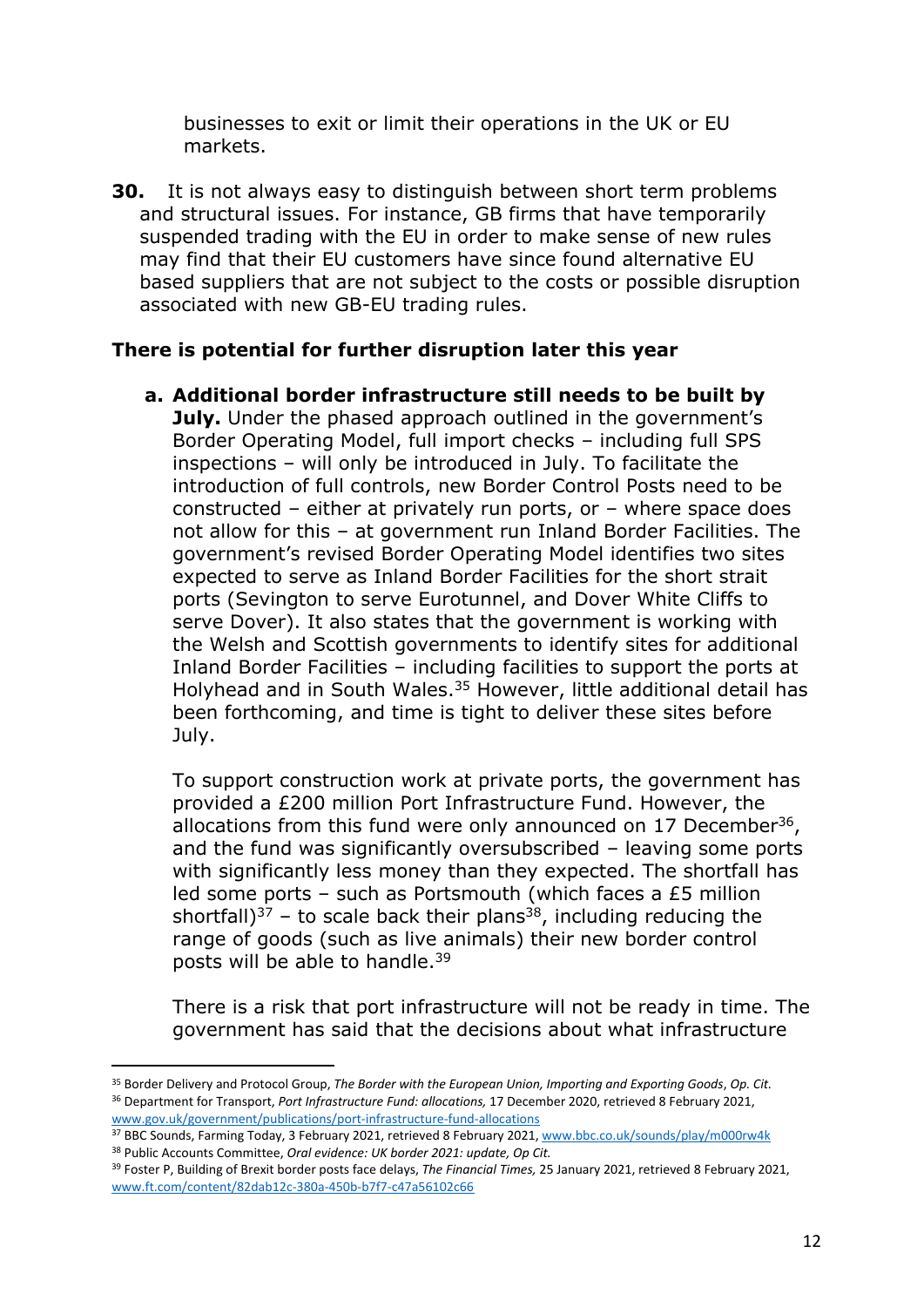to build and services to offer are ultimately commercial matters for the ports.<sup>40</sup> While this is true to an extent, the government does have a role in ensuring there is suitable infrastructure in place to allow trade to continue. It must take responsibility for delays caused by the late provision of funds, and may need to consider providing additional money if it becomes clear the Port Infrastructure Fund allocations will be insufficient to ensure the necessary infrastructure is delivered.

If the necessary border infrastructure will not be in place, the government may have to consider further delaying the introduction of full import controls. This will have fiscal implications and further delay the introduction safety and security declarations on most imports from the EU to GB – something the government argues will be beneficial in tackling cross-border organised crime.<sup>41</sup>

**b. Businesses may be building up customs liabilities without realising – storing up problems for the future.** The UK government is allowing firms importing most goods into Great Britain from the EU to defer submitting a customs declaration for up to 6 months from the point of import. In practice, this also means firms are able to defer payment any applicable customs duties and declaring that their goods comply with rules of origin requirements needed to be eligible for zero tariffs under the terms of the Trade and Cooperation Agreement. However, firms taking advantage of this option to defer customs declarations are still required to keep detailed records of their imports and comply with rules of origin requirements if they want to avoid customs duties.

There are concerns that many firms are deferring customs declarations without keeping the records necessary to submit their deferred declaration in future. Similarly, we have heard that firms are importing goods in the belief that they comply with rules of origin requirements – and are therefore not subject to tariffs – when in practice the goods do not comply, and duties are payable (an issue exacerbated by the complicated nature of rules of origin requirements and the limited time firms have had to make sense of new rules). Both issues pose a risk of firms building up administrative and financial liabilities that they later find hard to discharge. The Office of Budget Responsibility identified this risk in its Economic and Fiscal Outlook, forecasting that customs duty would be £200 million lower in 2021-22 as a result of noncompliance.<sup>42</sup>

<sup>40</sup> Public Accounts Committee, *Oral evidence: UK border 2021: update, Op Cit.*

<sup>41</sup> *Ibid.*

<sup>42</sup> Office for Budget Responsibility, *Economic and Fiscal Outlook*, November 2020, [http://cdn.obr.uk/CCS1020397650-](http://cdn.obr.uk/CCS1020397650-001_OBR-November2020-EFO-v2-Web-accessible.pdf) [001\\_OBR-November2020-EFO-v2-Web-accessible.pdf](http://cdn.obr.uk/CCS1020397650-001_OBR-November2020-EFO-v2-Web-accessible.pdf)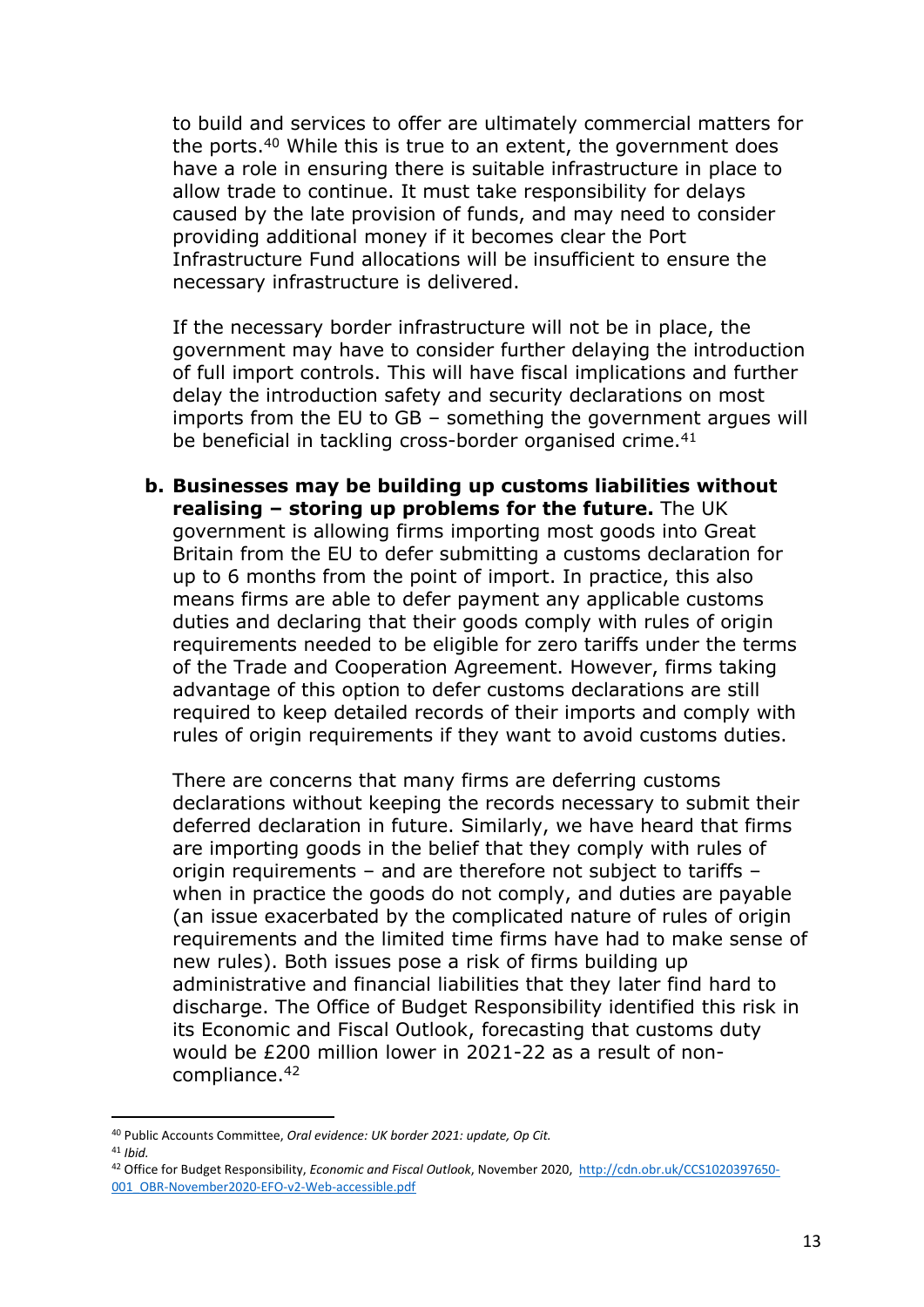**c. Some changes to regulatory regimes have not yet taken effect.** As the Institute [has](https://www.instituteforgovernment.org.uk/blog/new-year-does-not-mean-brexit-old-news) [highlighted](https://www.instituteforgovernment.org.uk/blog/new-year-does-not-mean-brexit-old-news), the UK government has decided to the delay the full introduction of new regulatory requirements in areas like product standards and chemicals regulation, in order to allow businesses more time to adapt to new rules. This creates a complex patchwork timeframe of further Brexit changes that businesses must continue to prepare for well into 2021 and beyond. The government will need to ensure it clearly communicates these deadlines and drives businesses to prepare.<sup>43</sup>

#### **Question 5: What do you identify as the most important issues that the TCA leaves for further negotiation? What would represent a best-case resolution of these issues?**

#### **Question 6: Within the parameters of the TCA, what should the UK seek to accomplish with the EU in relation to your industry or policy area in the short, medium and long term?**

- 31. Most of the changes in trading conditions and resulting disruption outlined above are a consequence of the UK's departure from the single market and customs union. After years of intense negotiations, there are likely to be major political obstacles to any attempts to significantly change the trading conditions established by the TCA.
- 32. The rules of origin requirements outlined in the agreement were subject to extensive negotiation, are comparatively quite generous in many sectors (including in relation to electric vehicles) and in line with those agreed in other EU free trade agreements (such as the pan-Euro-Mediterranean convention).
- 33. Sanitary and Phytosanitary requirements are a fundamental basis of the international system for trade in animal and plant products. It is possible that some issues – such as limits on minced meat products – could be addressed through separate bilateral UK-EU negotiations on health certification. However, there is likely to be considerable reluctance from the EU to consider such measures while the UK keeps open the option of regulatory divergence on food standards.
- 34. More generally, the TCA establishes a complex governance structure to oversee the operation of the agreement, including mechanisms to amend or review the agreement. More information can be found in our recent paper: *[Managing](https://www.instituteforgovernment.org.uk/sites/default/files/publications/managing-uk-relationship-eu.pdf) [the](https://www.instituteforgovernment.org.uk/sites/default/files/publications/managing-uk-relationship-eu.pdf) [UK's](https://www.instituteforgovernment.org.uk/sites/default/files/publications/managing-uk-relationship-eu.pdf) [relationship](https://www.instituteforgovernment.org.uk/sites/default/files/publications/managing-uk-relationship-eu.pdf) [with](https://www.instituteforgovernment.org.uk/sites/default/files/publications/managing-uk-relationship-eu.pdf) [the](https://www.instituteforgovernment.org.uk/sites/default/files/publications/managing-uk-relationship-eu.pdf) [EU](https://www.instituteforgovernment.org.uk/sites/default/files/publications/managing-uk-relationship-eu.pdf). <sup>44</sup>*

<sup>43</sup> Marshall J, The new year does not mean that Brexit is old news, *Institute for Government,* 30 December 2020, retrieved 8 February 2021, [www.instituteforgovernment.org.uk/blog/new-year-does-not-mean-brexit-old-news](http://www.instituteforgovernment.org.uk/blog/new-year-does-not-mean-brexit-old-news)

<sup>44</sup> Thimont Jack M and Rutter J, Managing the UK's relationship with the European Union, *Institute for Government,* February 2021, [www.instituteforgovernment.org.uk/sites/default/files/publications/managing-uk-relationship-eu.pdf](https://www.instituteforgovernment.org.uk/sites/default/files/publications/managing-uk-relationship-eu.pdf)